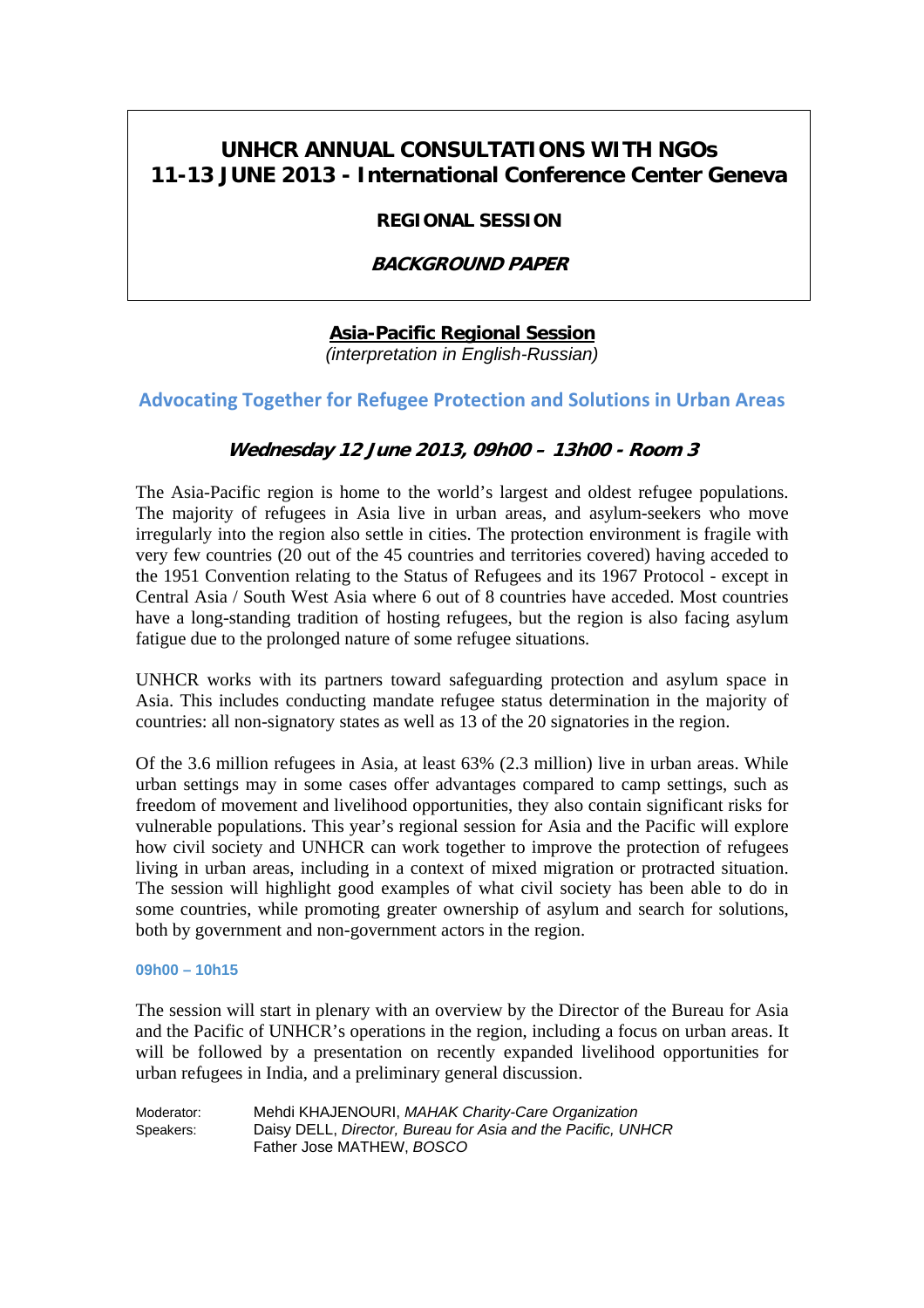#### **10h15 – 12h00 (with coffee break from 10h45-11h15)**

The session will break-out in three groups (in rooms  $3, 5 \& 6$ ), each of them discussing the overall theme of Advocating for refugee protection and solutions in urban areas, from three different perspectives.

### Protection in an urban context

The protection environment in Asia and the Pacific is particularly challenging given the limitations for UNHCR and partners in having access to refugees, and the often nonexistent or inadequate national asylum legislation and/or institutions. An additional difficulty is caused by the fact that asylum-seekers arrive in mixed flows with other migrants, without identification or referral procedures. Many countries in the region use administrative detention instead of reception facilities and grant limited or no rights to asylum seekers and refugees, whose status is not regularized. Asylum seekers and refugees are therefore often treated as illegal migrants and excluded from existing services provided to nationals and other foreigners. This is especially difficult for those with specific needs, such as unaccompanied children, survivors of torture and trauma, including gender-based violence, and the elderly or disabled. Partnerships are essential in order to identify and reach out to asylum seekers and refugees, ensure their access to rights and encourage governments in the region to take more ownership.

In the context of irregular movements in particular, which have been on the increase since 2012 in the whole region, adequate protection upon arrival would require frameworks for reception, registration, documentation and RSD to be in place; to the extent possible, asylum practices should be harmonised between countries in order to deter secondary movements linked to a search for better asylum conditions. At the same time, the concerns of state sovereignty and national security have to be taken into account.

In recent years, UNHCR has explored using regional initiatives such as the Bali Process on People Smuggling, Trafficking in Persons and related Transnational Crime, and the Almaty Process on Mixed Migration and International Protection, as mechanisms through which to advocate for the introduction of protection sensitive migration management systems, domestically and regionally, which would benefit urban refugees.

*Themes to be discussed, good practices to be shared, and recommendations to be made in this sub-group include:* 

- o *Advocating for the establishment and quality assurance of national asylum systems*
- o *Good examples of outreach systems in urban contexts which enable those in need of protection to reach UNHCR and partners*
- o *How to strengthen national child protection systems*

Moderator: Liv Feijen, *Bureau for Asia, UNHCR*  Zainab R. JAFRI, *Society for Human Rights and Prisoners' Aid*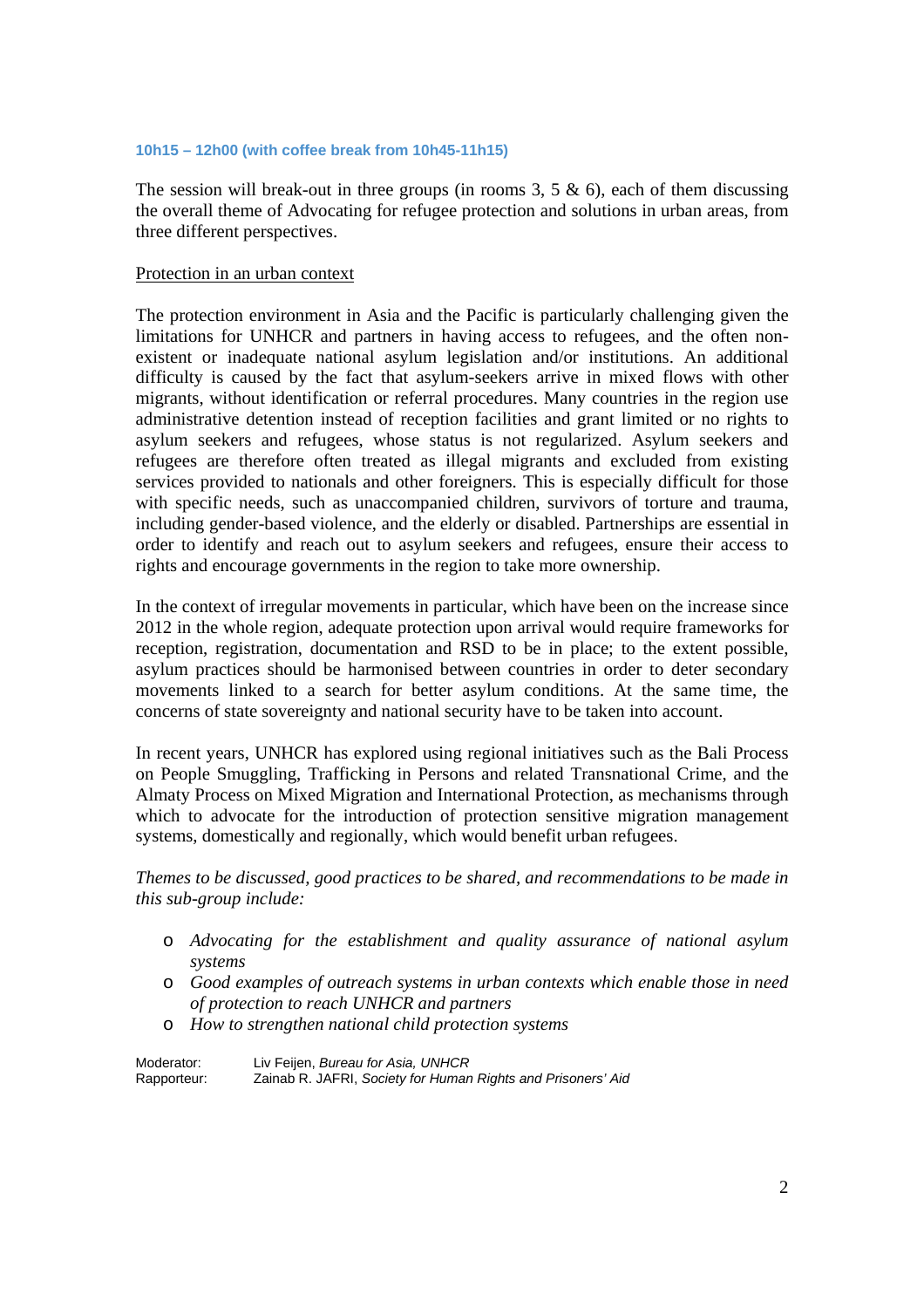## Livelihood and self-reliance

In the Asia-Pacific region, refugees in urban settings face considerable difficulties in accessing means of livelihood and eventually achieving self-reliance. Obstacles vary from country to country, but include: the lack of access to the formal labour market due to absence of civil documentation and/or recognised rights; language barriers; discrimination; non-recognition of their skills or diplomas; high competition with local labour force and exploitation. As a result, most persons of concern live in abject poverty and, if employed, are engaged in the informal sector with limited access to labour rights or social protection safeguards.

Measures to increase self-sufficiency are crucial to enhance the protection of refugees living in urban areas. This requires a creative approach in seeking to expand the network of partners able to engage in refugee work, such as local institutions already assisting foreigners. A number of innovative approaches and practices exist and NGOs play a vital role in promoting livelihood and self-reliance for refugees in urban contexts, while ensuring access to basic services and some forms of material support. Collective thinking should be applied in seeking new ways of addressing urban refugee situations including increased collaboration with civil society networks for innovative and comprehensive approaches.

*Themes to be discussed, good practices to be shared, and recommendations to be made in this sub-group include:* 

- o *Enhancing refugees' self-reliance through temporary migration schemes*
- o *Strategies for safe and dignified means of livelihood for displaced youth, and youth entrepreneurship*
- o *Skills training as a tool for durable solutions*

Moderator: Joan Timoney, *Women's Refugee Commission*  Rapporteur:Anoop Sukamaran, *Asia Pacific Refugee Rights Network* 

### Promoting durable solutions

The Asia-Pacific region continues to experience protracted refugee situations, with most refugees living in urban settings. Pakistan and Iran host some 2.5 million registered Afghan refugees, with a large majority living in major cities, some for over 30 years. UNHCR works with partners in finding solutions for protracted refugee situations. In the urban contexts, this may include alternative stay arrangements and conversion into migrant status since full local integration remains a challenge in most countries in Asia and the Pacific. Voluntary repatriation is only possible to a limited number of countries of origin, and within specific frameworks. Asia remains the first ranking continent in terms of resettlement departures (37,000 out of 68,500 worldwide in 2012), but is facing challenges in terms of managing expectations. In all these aspects, the role of NGOs is essential in supporting UNHCR's mandate.